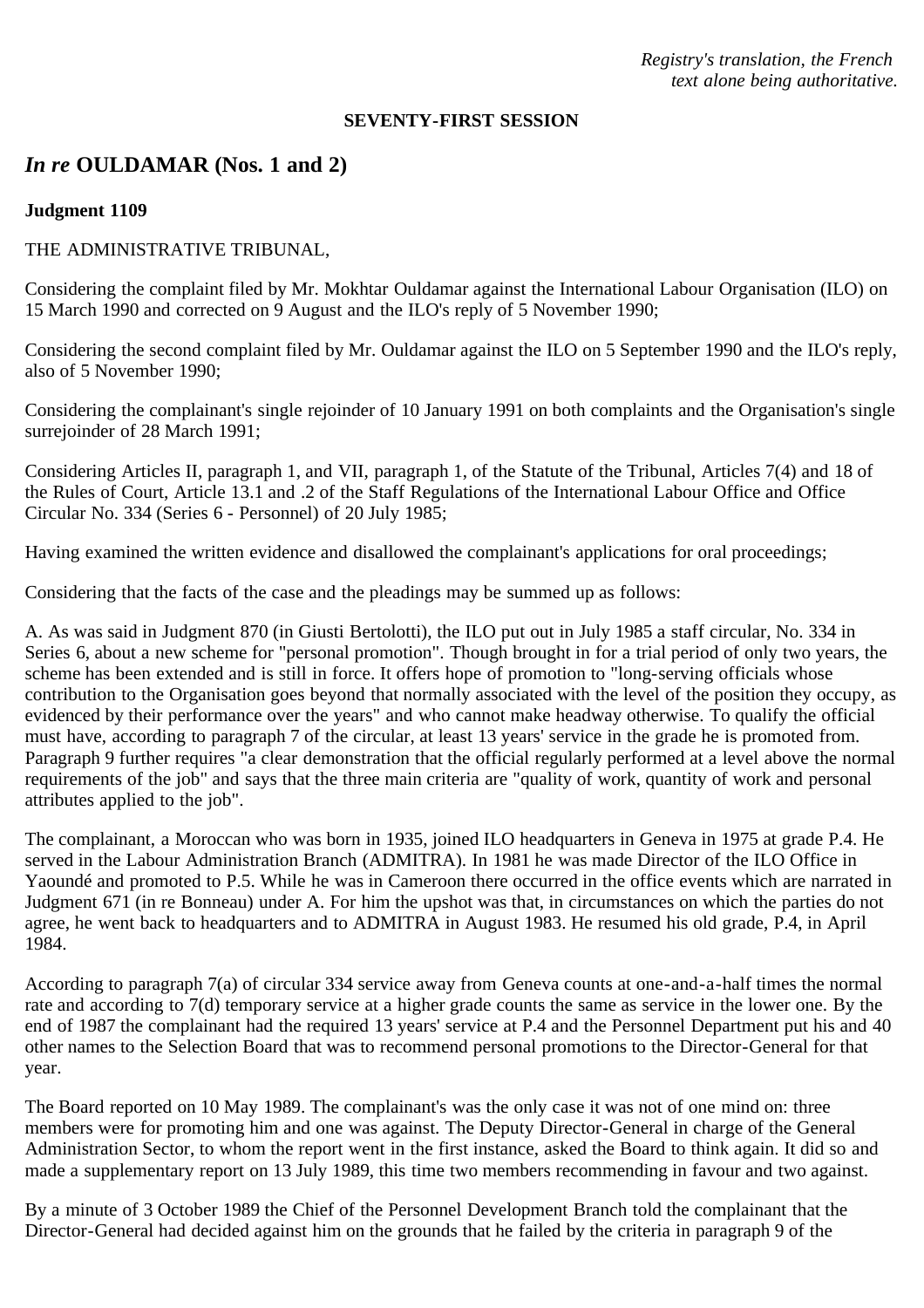## circular.

In a minute of 17 October to the Director of the Personnel Department the complainant pointed out that paragraph 14 required the Board to give him and his chief "a brief statement of the reasons" for the refusal and that the Board had not done so; he made a request for review under Article 13(1) of the Staff Regulations. He sent a reminder on 17 November.

In a minute of 24 November the Director answered that the procedure had been properly followed and repeated that the Director-General had refused him promotion because he failed to meet the criteria. In a minute of 1 December 1989 he asked the Director-General, in accordance with paragraph 15 of the circular, to review the decision. He wrote a reminder on 16 February 1990. Having got no reply, he filed his first complaint on 15 March 1990 challenging the implied rejection of his claim.

On 2 April 1990 he submitted to the Director-General a "complaint" under Article 13.2 of the Staff Regulations. The Deputy Director-General rejected it in a minute of 8 June, the decision impugned in his second complaint, which he filed on 5 September 1990.

B. The complainant puts forward the same pleas in support of both complaints.

He alleges breach of of the circular. He has never been "furnished by the Selection Board with a brief statement of the reasons" for the decision, as paragraph 14 requires. That omission has prevented him from knowing by what criteria he failed to get personal promotion. He does not even know whether his request for review was referred to the Board for advice under paragraph 15. So the ILO has not complied with its own rules.

He submits that the decision shows errors of fact and of judgment. His supervisors have been unanimous in regarding his work as above average in both quantity and quality, as performance appraisal reports which he supplies show. Those reports are borne out by the "assessment of merit" which his supervisor, the chief of ADMITRA, made on 23 November 1988 for the purpose of the personal promotion scheme and in keeping with paragraph 8(a) of the circular, and also by what his chief said in evidence to the Board and in a further minute of 22 December 1989. What happened in Yaoundé should not count against him since at the time he held a higher grade anyway. The Board did not treat his case objectively or act independently, as is clear from the change of tack in its supplementary report of 13 July 1989.

He accuses the ILO of acting arbitrarily by granting personal promotion to officials of no greater merit and setting at nought his legitimate expectations of promotion.

He seeks promotion to grade P.5 as from 1 January 1989 in his first complaint and as from 1 September 1987 in his second complaint. He also claims costs.

C. In its reply to the first complaint the ILO submits that it is irreceivable.

First, the complainant has failed to exhaust the internal means of redress as Article VII(1) of the Tribunal's Statute requires. His minute of 17 October 1989 was a request for review under Article 13.1 of the Staff Regulations, and he got an answer in the minute of 24 November from the Director of the Personnel Department. He thereupon sent his minute of 1 December 1989 asking for review under paragraph 15 of circular 334 and on getting no answer should have filed a "complaint" under Article 13.2. Instead he went straight to the Tribunal.

Secondly, according to information supplied by the Registrar he failed to respect a time limit set under Articles 7(4) and 18 of the Rules of Court for the correction of his papers.

As for the merits of his first complaint, the ILO refers to its reply to his second one, which it does not deny is receivable. In that reply it explains that the personal promotion scheme requires comparison of the merits of all who qualify. Since in such matters the Selection Board and the Director-General have discretionary authority, the Tribunal's power of review is limited.

(1) Although, as the complainant says, it was not the Board that gave the complainant a brief statement of the reasons for the refusal of personal promotion, the omission is not actionable.

First, notwithstanding the wording of paragraph 14 of the circular the practice has always been for the Personnel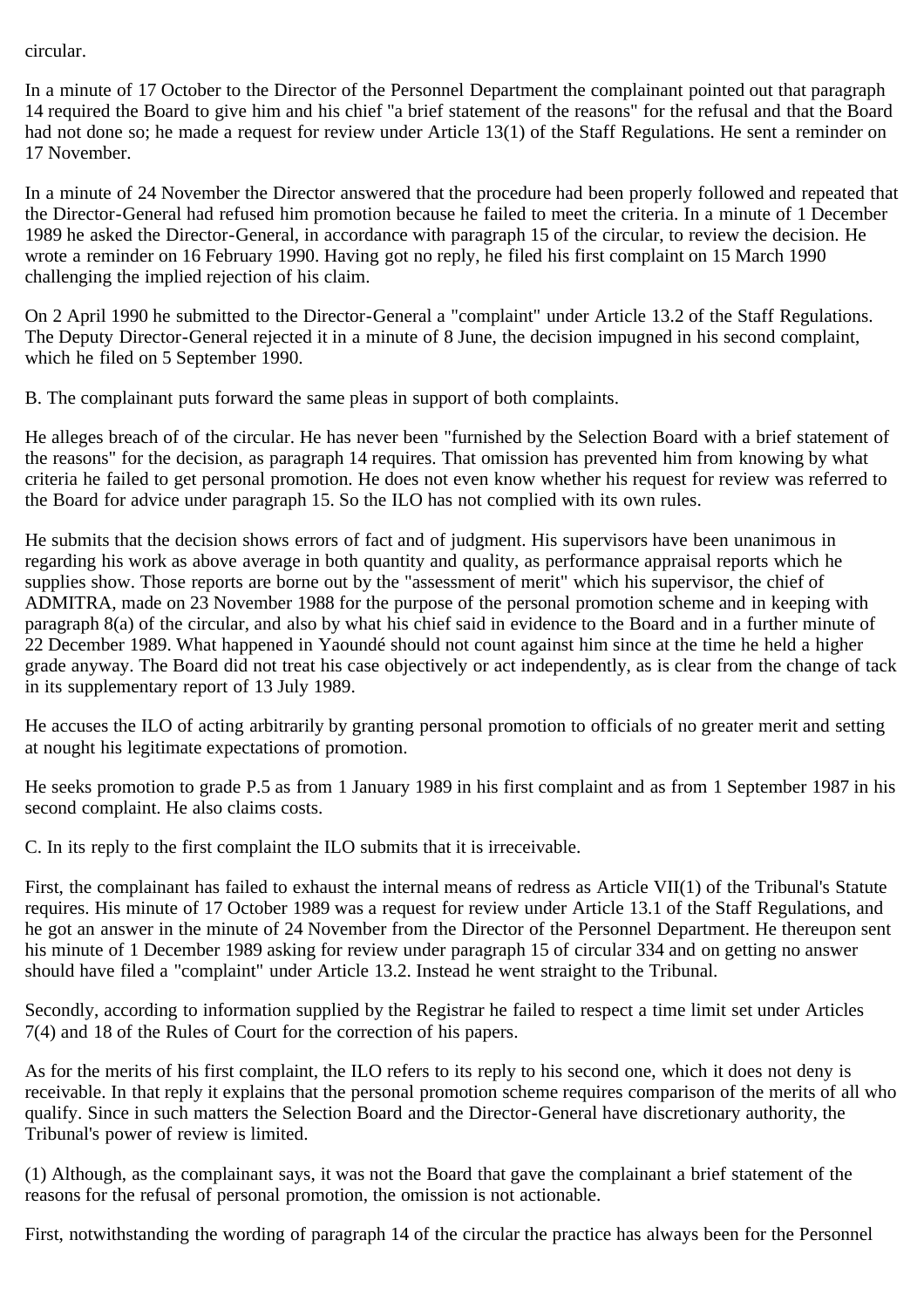Department to write to the official since all that the Board can explain is its own recommendation, not the Director-General's decision. The reason why the circular has not been amended on that small point is that the scheme is still on trial and will be subject to comprehensive amendment if it becomes permanent.

Secondly, if the complainant wanted an explanation from the Board he should not have written to the Personnel Department; and the Director-General, who has discretion in the matter under paragraph 15, had no duty to refer his request to the Board.

Thirdly, the absence of a statement by the Board does him no injury. The decision of 8 June 1990, the one impugned in his second complaint, gives him all the information he needs.

(2) There are no other fatal flaws in the exercise of the Director-General's discretion.

The complainant sees a mistake of fact in the conclusion that he was not up to standard. He is just asking the Tribunal to substitute its own assessment of him for the Director-

General's, and that is something it does not do.

The Board gave his case objective study. There was nothing wrong with asking it to take the matter up again since his was the only case on which it was not unanimous, and there was no abuse of authority in the Director-General's deciding against personal promotion when there was neither unanimity nor even a majority in his favour.

No essential fact was overlooked and no wrong conclusion drawn from the facts. What is required is regular performance at a level above average, and that meant rating the complainant's performance from 1975. The chief of ADMITRA, who gave evidence to the Board in the complainant's favour, had been his supervisor for less than a year out of the material period. The Board always looks at the whole period, and it would be unfair to other candidates for personal promotion to disregard in the complainant's case the very period - his spell in Yaoundé when his work was plainly not above normal requirements. That period is relevant because it counts towards the 13 years' service he needs under paragraph 7 of the circular to qualify for personal promotion. Since the circular does not say how to assess merit during a period of service at a higher grade the matter must be left to the Board. Besides, it would be wrong to promote someone to a grade of which he had already shown himself unworthy and so the quality of performance at that grade does have relevance.

Lastly, the purpose of the scheme is to offer advancement to an official whose career is blocked, and someone who has already had a higher grade for at least a part of the material period has suffered less from blocking than others.

D. In his single rejoinder on both complaints the complainant observes that the reason why he filed the first one was the ILO's stubborn refusal to answer his request of 1 December 1989 for review of the decision. It ill befits the Organisation, having acted so tardily itself, to object to his failure to abide by a time limit for correcting his papers.

He develops his contention that the impugned decision shows several flaws.

The ILO admits to breach of paragraph 14 of circular 334, which its allegedly consistent practice cannot justify: the text is clear and the staff are entitled to demand that the ILO comply with it: patere legem quam ipse fecisti.

The complainant dwells on several issues of fact, particularly what happened while he was in Yaoundé, and observes that in the Bonneau case (Judgments 671 and 757) there was never any question of imputing liability to himself. It was indeed he who discovered, while at headquarters, that something was amiss in the accounts of the Yaoundé office and who pointed out the swindle. He discusses the circumstances of his return to headquarters and the terms on which he later agreed to revert to P.4. At the time the Director-General made him an oral promise in the presence of several senior officers - whom he wishes to call to give oral evidence - that he would go back to P.5 at the earliest opportunity: the failure to keep that promise is an actionable breach of good faith.

He enlarges on his objections to the Selection Board procedure, submitting that the Board was prevailed upon not to recommend in his favour. There is no requirement that its recommendation be unanimous. The Deputy Director-General's sending his case back was unlawful. He was the victim of prejudice. The Deputy Director-General, who had chaired the body that looked into the Yaoundé affair, was dead set against promoting him. It was the Deputy Director-General who really took the decision although authority had not been delegated to him for the purpose. The decision overlooks the essential fact that all his performance reports were very good, even the ones on his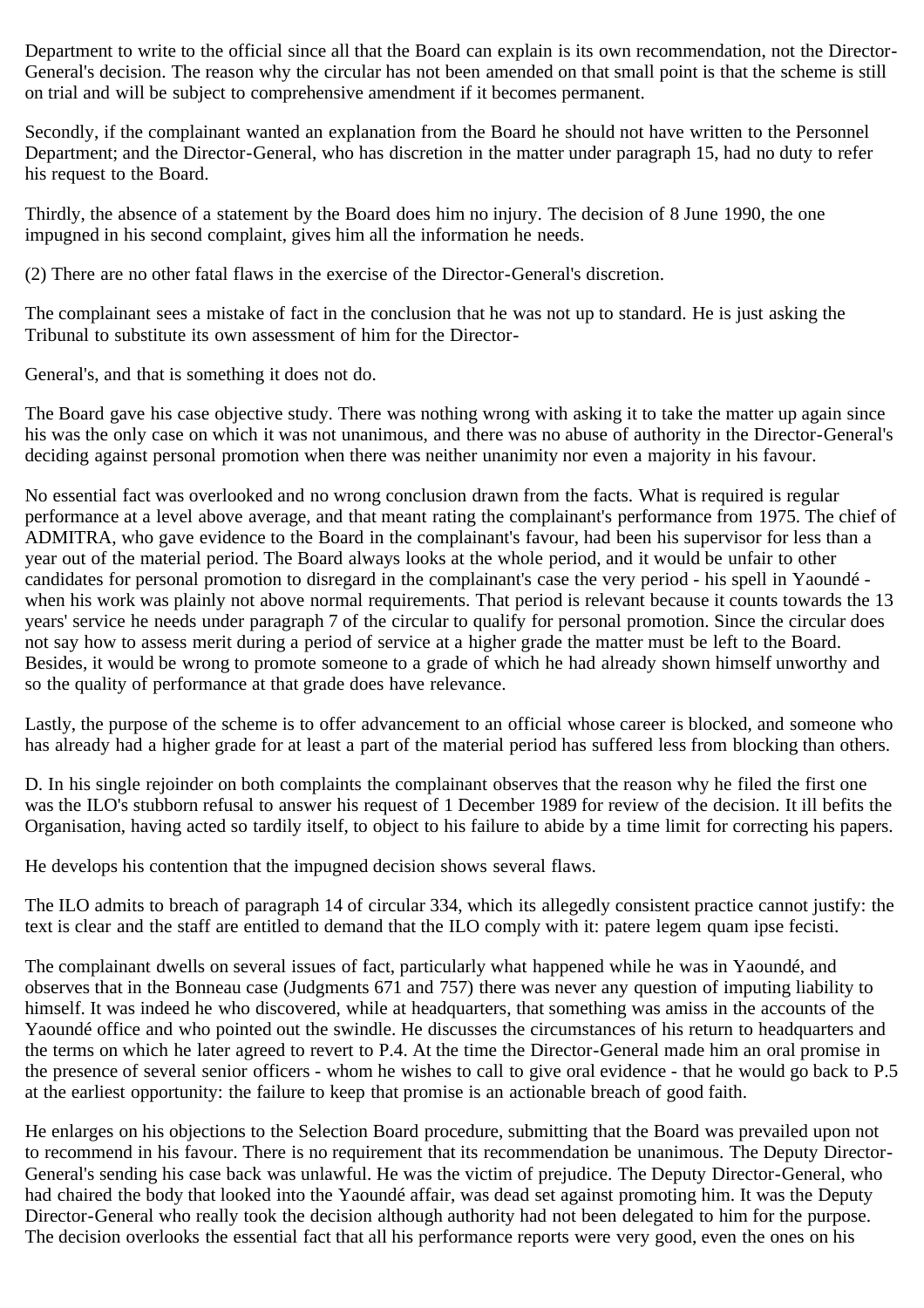service in Yaoundé.

He presses his claims, save that he seeks promotion not just from 1 January 1989 but from 1 September 1987.

E. In its single surrejoinder the Organisation observes that the drift of the complainant's largely iterative and inconsistent rejoinder is that he fell foul of a plot masterminded by the Deputy Director-General. But his allegations of personal hostility are belied by the fact that the Reports Board, which the Deputy Director-General also chairs, approved the grant to him of a merit increment in 1988.

The Organisation submits that on many points his narrative is mistaken, tendentious or wanting. It describes how he came to return to headquarters and to resume grade P.4. It denies that the Director-General promised him early reinstatement in P.5: all that the evidence shows is that he was promised a permanent appointment, and the ILO cites a minute to him of 24 April 1984 from the Chief of the Personnel Development Branch to that effect.

The Organisation develops its pleas in answer to his charges of breach of the circular, abuse of authority and other flaws in the impugned decision. It rejects as unsound - and offensive to the Board - his plea that it was wrong to ask the Board to reconsider: indeed in view of its original comments it would have been wrong not to do so. Three members out of four described his case as "somewhat doubtful" and, even discounting his time in Yaoundé, the Director-General was free to conclude that his performance the rest of the time had not been so outstanding as to warrant the promotion.

## CONSIDERATIONS:

Joinder

1. Though one complaint impugns a decision of 3 October 1989 and the other one of 8 June 1990, both put forward the same claims and rest on the same facts. Both object to the refusal by the Director-General to grant the complainant personal promotion and seek to have it set aside. They are therefore joined to form the subject of a single ruling.

# The background

2. The ILO recruited the complainant in July 1975 at grade P.4. On 1 October 1981 he was made Director of the ILO Office in Yaoundé and promoted to P.5. There was misappropriation of ILO funds in his office early in 1983. He was sent back to headquarters in August 1983 and went back to his former grade, P.4, in April 1984. A Property Survey Committee was set up to inquire into what had happened and it reported on 21 July 1986.

Circular 334 of 20 July 1985 brought in a scheme for personal promotion. The complainant's name was on the list of candidates for 1987 and was put to the Selection Board. The Board reported on 10 May 1989 and filed a supplementary report on 13 July. The Director-General decided on 3 October against granting him personal promotion. On 1 December 1989 he asked the Director-General to review that decision but without awaiting an answer filed his first complaint on 15 March 1990 impugning the decision of 3 October 1989. On 2 April 1990 he lodged a "complaint" under Article 13.2 of the Staff Regulations, the Director-General rejected it on 8 June 1990, and that is the decision under challenge in his second complaint.

#### The receivability of the first complaint

3. The Organisation submits that his first complaint is irreceivable. It is right. By the date of filing, 15 March 1990, the complainant had lodged with the Organisation one request for review under Article 13.1 of the Staff Regulations and another under paragraph 15 of circular 334. Only afterwards, on 2 April, did he file an internal "complaint" under Article 13.2. So he has failed to exhaust the internal means of redress as Article VII(1) of the Tribunal's States requires him to do.

The merits of the second complaint

4. The second complaint, which does challenge a final decision within the meaning of Article VII(1), is receivable, and the issue it raises is whether the complainant is entitled to personal promotion.

Though the scheme in circular 334 of 1985 was to be on trial for two years it was extended in 1987 and again in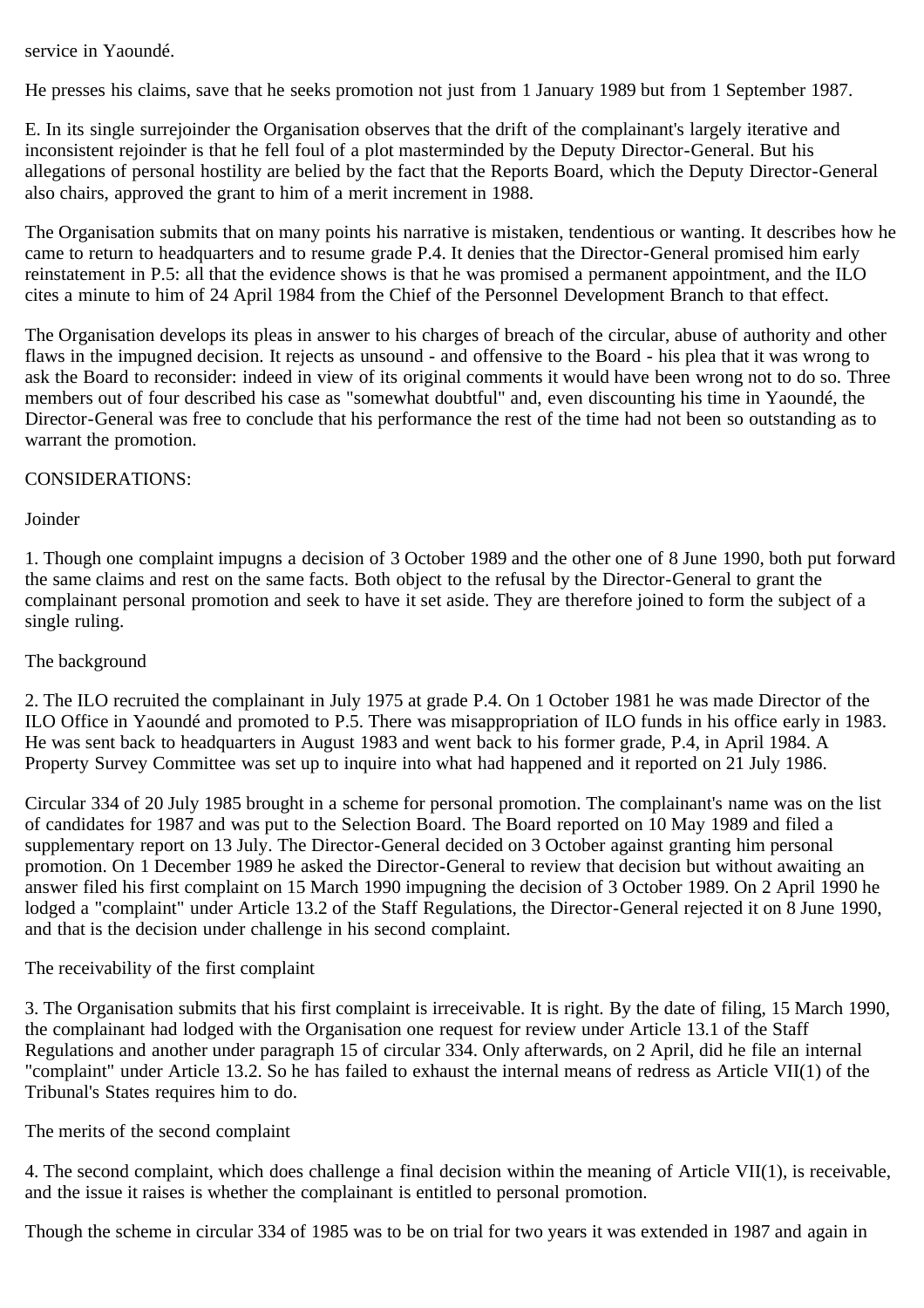1989. It applies to "officials whose grade is not above that of the post occupied and who meet a specified longservice requirement", which is 13 years' seniority in the grade. The Selection Board rates the official's merit according to the criteria stated in paragraph 9 of the circular and then makes a recommendation to the Director-General.

So promotion is at the Director-General's discretion, his decision is subject only to limited review, and it may not ordinarily be set aside unless there is some particular fatal flaw. Breach of a procedural rule is such a flaw.

The complainant pleads two procedural flaws in the impugned decision.

5. One is that the Selection Board acted in breach of paragraph 14 of circular 334 by failing to let him have a statement of the reasons for the Director-General's refusal.

Paragraph 14 says that if the Director-General's decision goes against him the official "shall be furnished by the Selection Board with a brief statement of the reasons", the purpose being to let him know why he is refused promotion and so appeal if he wants to.

That the explanation came in this case from the Director-General himself is not, however, a procedural flaw. Paragraph 14 is unenforceable because the Board can explain only its own recommendation and because the text might require it to explain even a decision that ran counter to that recommendation. So the complainant's first objection fails.

6. His other objection is that in the Board's first report, the one of 10 May 1989, a majority of its members recommended granting him personal promotion but it met again on 30 June 1989, at the instance of the Deputy Director-General in charge of General Administration, and shifted ground in its supplementary report of 13 July.

The responsible officer may not ask an advisory body to think again on the pretext that its recommendation is unclear. It is up to the Director-General himself to decide whether or not he should act on it.

To warrant reconsidering its recommendation the Board itself said that a new item of evidence that not all of its members had yet seen had been brought to its notice, namely the Property Survey Committee's report. But in only two cases may an internal body be asked to think again. One is where something unforeseeable and of decisive moment occurs after it has reported, and the other is where there comes to light some fact or evidence, again of cardinal importance, that it did not know of or could not have known of before it reported.

The Property Survey Committee's report, which went back to 21 July 1986, was not an unforeseeable new fact. Nor is it arguable that the Board's members could have been unaware of it before they first met since their first report actually spoke of the complainant's troubled directorship in Yaoundé.

The conclusion is that there was no sound reason in law for the Board to meet again. Being the outcome of an unlawful process of consultation the impugned decision is tainted for that reason alone and cannot stand.

# DECISION:

For the above reasons,

- 1. The first complaint is dismissed.
- 2. The Director-General's decision of 8 June 1990 is set aside.
- 3. The case is sent back to the ILO for review.
- 4. The Organisation shall pay the complainant 2,500 Swiss francs in costs.

In witness of this judgment Mr. Jacques Ducoux, President of the Tribunal, Miss Mella Carroll, Judge, and Mr. Edilbert Razafindralambo, Deputy Judge, sign below, as do I, Allan Gardner, Registrar.

Delivered in public in Geneva on 3 July 1991.